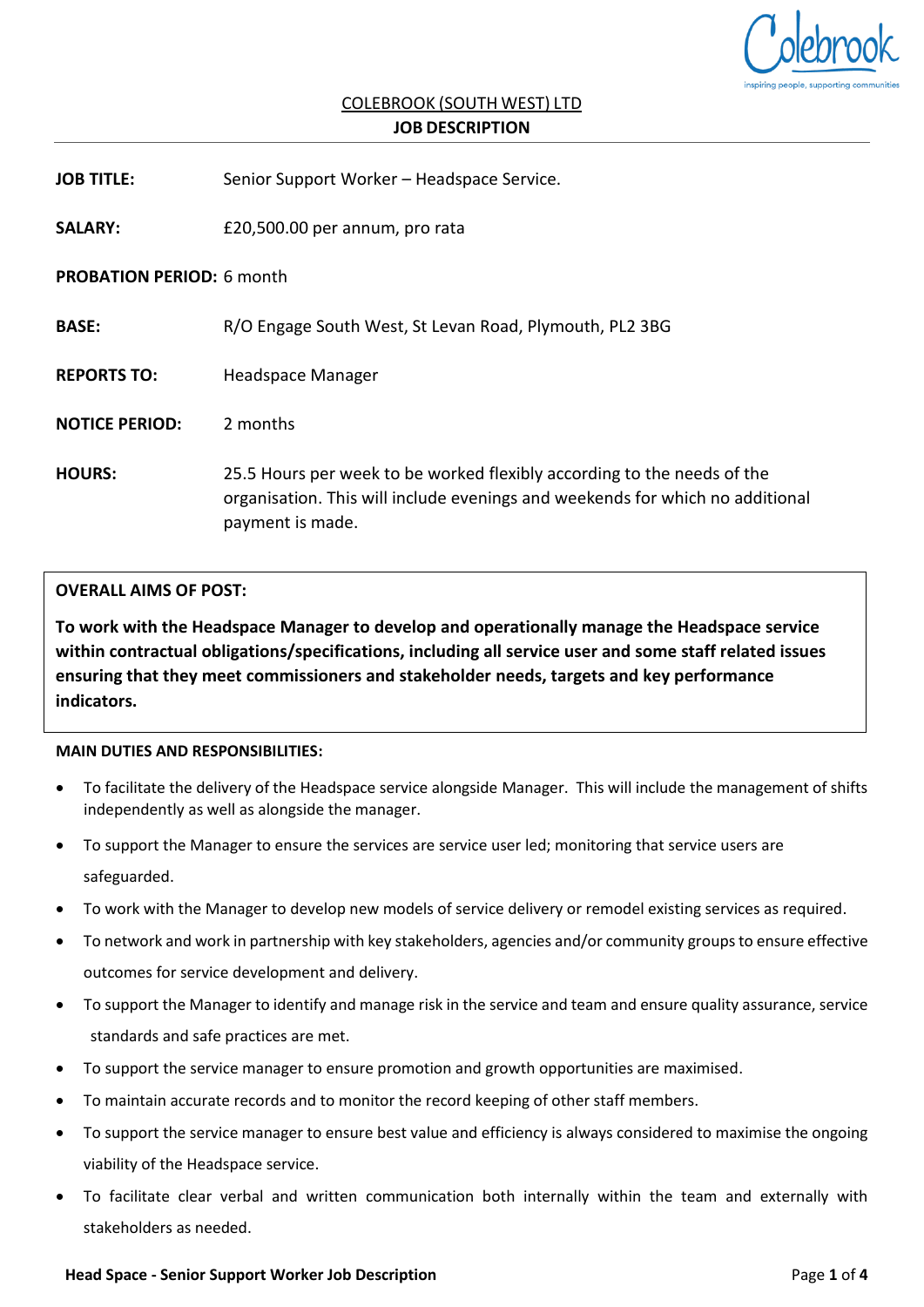

- To assist service managers to induct, train, support, develop, and performance manage support workers if required.
- To monitor, and improve as required service delivery, resolving queries from staff, external organisations, and all other stakeholders.
- To role model positive and consistent leadership qualities and work in a proactive and solution focussed way.
- To use all systems, including all IT systems such as Charity Log within the organisation

# **GENERAL FOR ALL POSTS:**

- To undertake other duties that may reasonably be required by the Chief Executive, MT and Board of Directors.
- To comply with all aspects of the policies/procedures and service contracts of Colebrook in accordance with legislation and good practice, complying with data protection act requirements and promoting equality and diversity.
- To remain active and involved in personal development opportunities, training, IT and participate in supervision and performance appraisals as required.
- To promote open and honest communication and to work as part of the team to develop Colebrook's strategic direction and deliver organisational objectives.

**Please Note: All job descriptions are reviewed on an ongoing basis. There is an expectation that the relevant duties / tasks can be performed by all employees.**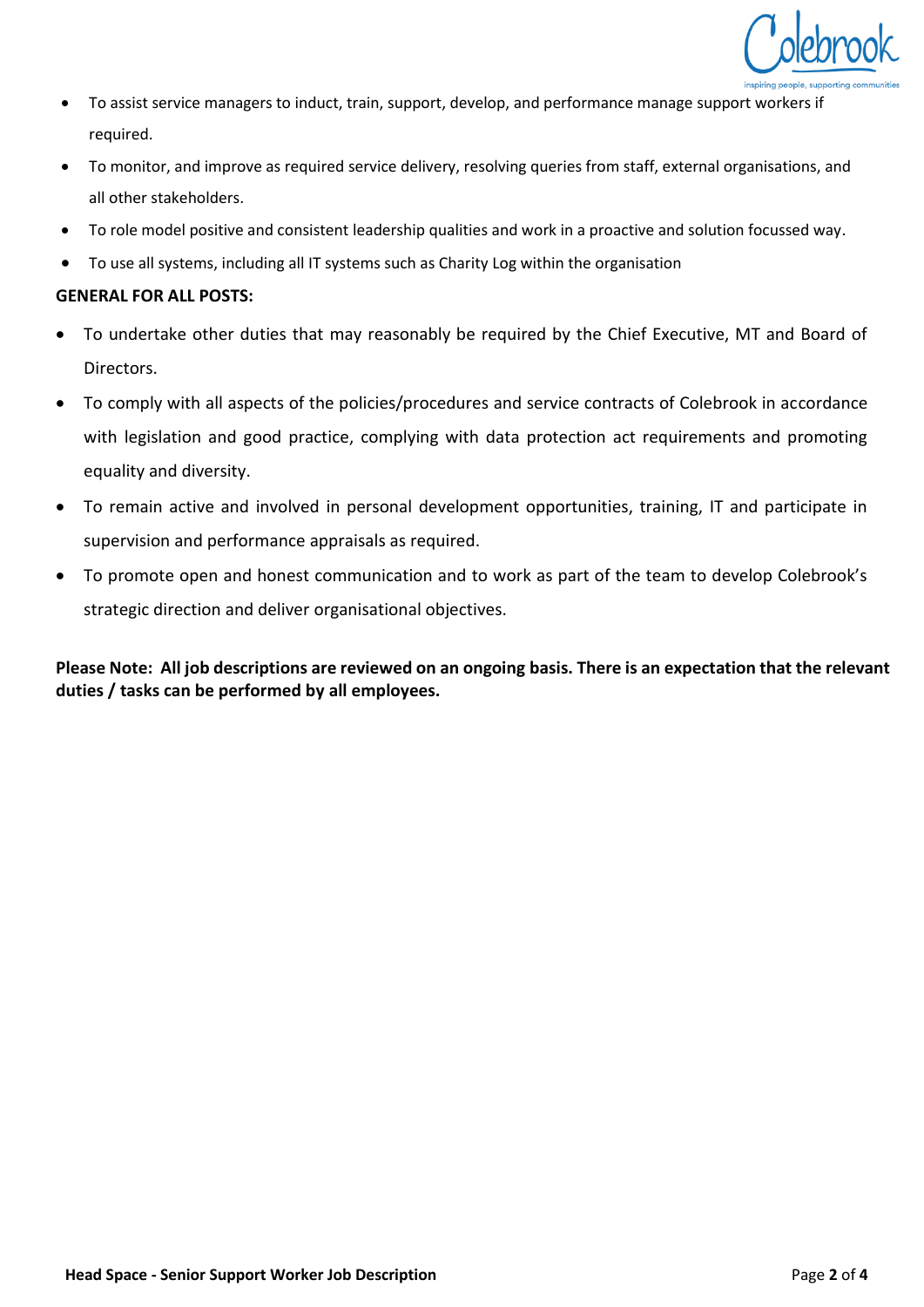

#### COLEBROOK (SOUTH WEST) LTD

#### **PERSON SPECIFICATION – SENIOR SUPPORT WORKER**

*PLEASE NOTE:* Each application will be assessed against the criteria that are essential for this post and it is on this basis that applicants will be short listed for interview. It is therefore vital that these criteria are clearly demonstrated both on your application and at an interview.

## **Qualifications & Training**

**Essential** *(Enhanced DBS check will be undertaken upon offer of employment)*

- Be prepared to undertake training as appropriate
- General education to GCSE/O level standard or equivalent, including Maths and English

#### **Desirable**

- Had some experience of training others or group work
- 2 years of health & social care experience

# **Experience & Knowledge**

#### **Essential**

- IT systems and software
- Understanding vulnerable adult needs
- Project management
- Local knowledge
- Financial experience
- Safeguarding knowledge

#### *Desirable*

- *Working in Third Sector*
- *Staff management*
- *Contract management ?*
- *Relevant legislative and strategic knowledge*

## **Skills & Competencies**

#### **Essential**

- Problem solving
- Good communication and relationship development
- Working in an efficient and cost effective way
- Promoting good partnership work and networking
- Teamwork
- Decision making
- Commitment to service user empowerment and independence
- Health and safety knowledge

# **Individual Qualities**

#### **Essential**

• Proactive and dynamic work ethic